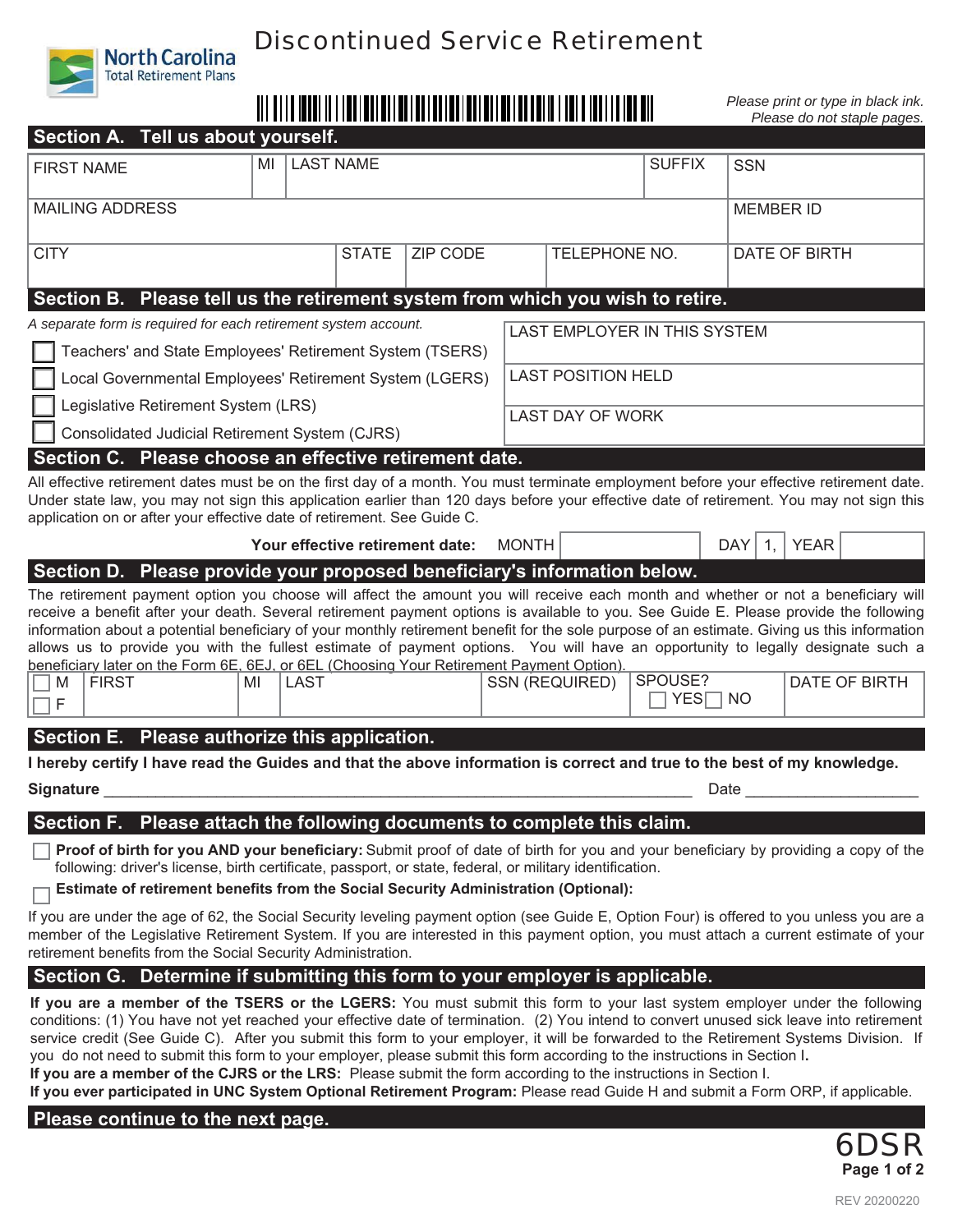# **Section H. Employer, please acknowledge this application and certify final work record information.**

- **1** What was (or will be) the the last day worked or exhausted leave?
- What was (or will be) the last day paid? **2**
- **3** How many days of unused sick leave will (or did) the employee have on his or her effective date of termination? When converting sick leave hours to sick leave days, divide hours by the monthly sick leave accrual rate when the hours were earned.
- **4** What was the employee's total annual salary for the year preceding his/her retirement year? (January - December)
- **5** Please enter the employee's projected monthly compensation that will be earned through the employee's termination date (or last day of Retirement System eligibility).
	- **·** Enter the total compensation paid to date this year under "Reported Year to Date".
	- **·** Enter other compensation, by month, to be paid to the member and include any payouts.
	- **·** Only include compensation reportable to the Retirement System (do not include payments for severance pay, reimbursement of expenses, sick leave, etc.
	- **·** Attach any employment contracts for school superintendents in TSERS, town or county managers and directors in LGERS.
	- **·** If member has been on the Disability Income Plan in TSERS, please submit all disability forms.
- Please explain any extraordinarily large payments, reduction in salary, or breaks in service during the last four years. **6**

| Enter Compensation paid, or to be paid, through<br>retirement date |   |  |  |  |
|--------------------------------------------------------------------|---|--|--|--|
| Reported Year to Date                                              |   |  |  |  |
| Month                                                              |   |  |  |  |
| Month                                                              |   |  |  |  |
| Month                                                              |   |  |  |  |
| Month                                                              |   |  |  |  |
| Month                                                              |   |  |  |  |
| <b>Annual Leave</b>                                                |   |  |  |  |
| <b>Bonus Leave</b>                                                 |   |  |  |  |
| Terminal (Installment)                                             |   |  |  |  |
| Longevity                                                          |   |  |  |  |
| Supplement                                                         |   |  |  |  |
| Other                                                              |   |  |  |  |
| Other                                                              |   |  |  |  |
| <b>TOTAL</b>                                                       | 0 |  |  |  |

### **Employer Certification:**

I hereby certify that the information provided about the employee named in Section A is true and correct to the best of my knowledge. I certify that this employee has chosen an effective date of termination that is prior to his/her effective retirement date.

I certify that the unused sick leave shown reflects the amount of unused sick leave at or projected to the date of termination and is sick leave for which this member would have been paid had he/she actually been sick. If this amount changes, I will notify the Retirement Systems Division with a Form 6C. All other information will be confirmed through usual employer reporting methods.

### **Employer Contact's Signature Laterature** and **Contacting Systems** and **Contacting Systems** and **Contacting Systems**

| <b>CONTACT FIRST NAME</b>                                                                                                                                                                                                                                                                  | <b>CONTACT LAST NAME</b> | <b>POSITION TITLE</b> |                |             |
|--------------------------------------------------------------------------------------------------------------------------------------------------------------------------------------------------------------------------------------------------------------------------------------------|--------------------------|-----------------------|----------------|-------------|
| EMPLOYER/AGENCY                                                                                                                                                                                                                                                                            |                          |                       | UNIT NO.       |             |
| <b>E-MAIL ADDRESS</b>                                                                                                                                                                                                                                                                      |                          | TELEPHONE NO.         | <b>FAX NO.</b> |             |
| Section I. Please submit this form by mail or fax.<br>You may mail this form to the address below, or you may fax this form to (919) 855-5800. For timely processing, please submit this form to the Retirement<br>Systems Division at least 60 days before the effective retirement date. |                          |                       |                |             |
| Thank you.<br>N.C. Department of State Treasurer, Retirement Systems Division                                                                                                                                                                                                              |                          |                       |                |             |
| 3200 Atlantic Avenue, Raleigh, North Carolina 27604<br>1-877-NCSECURE (1-877-627-3287) toll-free MEMBER LAST NAME<br>www.myncretirement.com                                                                                                                                                |                          | <b>MEMBER SSN</b>     |                | <b>6DSR</b> |
|                                                                                                                                                                                                                                                                                            |                          |                       |                |             |

**Page 2 of 2**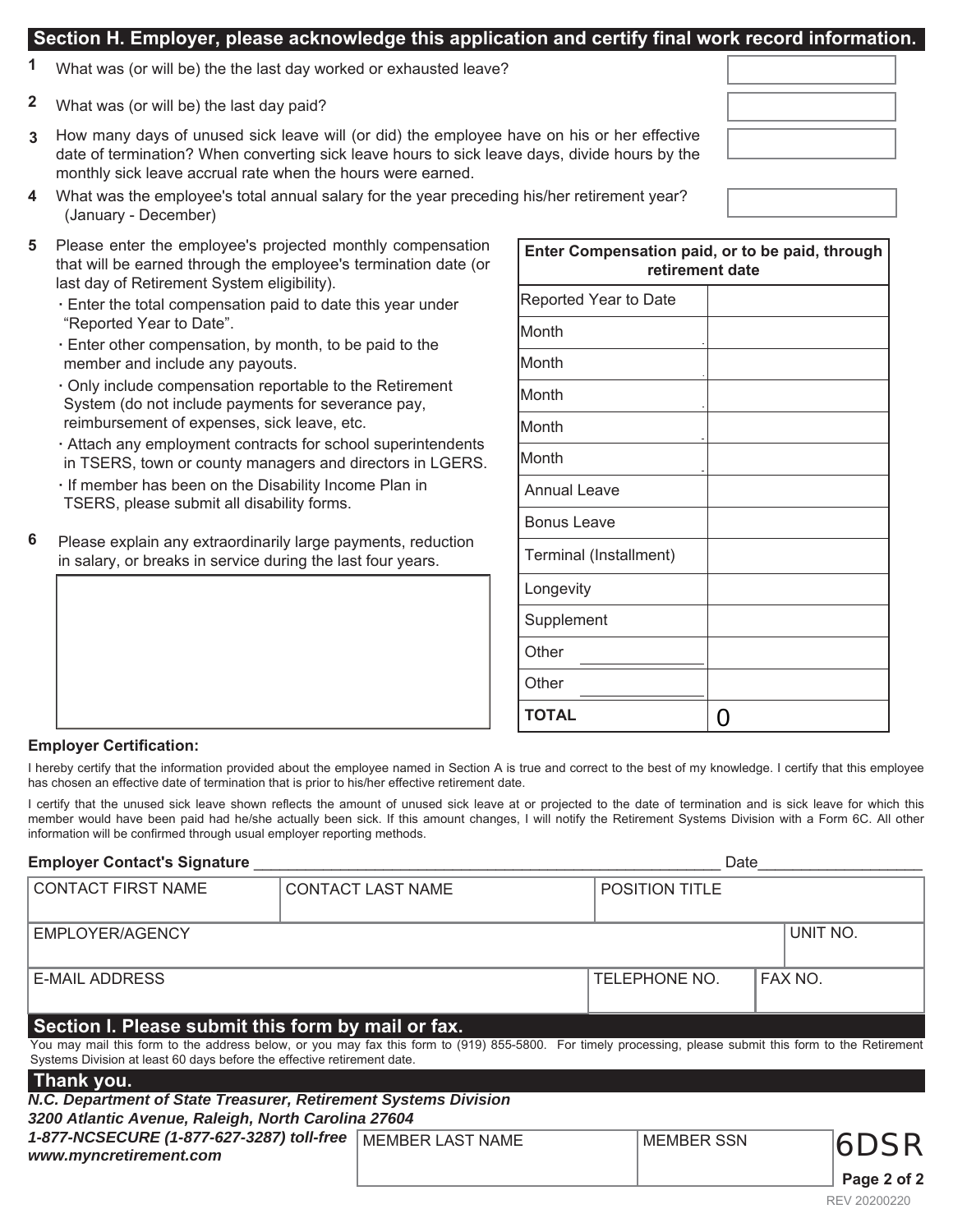

**North Carolina** 

# **Guide A. Who is eligible for retirement?**

The age and service requirements for eligibility for retirement are different with each Retirement System, so it is important to consult your benefits handbook (available at www.myncretirement.com) and your last system employer as you plan for your retirement.

If you have at least five years of eligible retirement credit in the following retirement systems, you are vested, which means you are

# **Guide B. What are the steps in the retirement process?**

### **Basic Steps in the Retirement Process**

- 1. Read, complete, and sign this form (Form 6). Submit your application packet which includes a Form 6, proof of birth, and Social Security statement, if applicable.
- 2. Receive, complete, and return Form 170, Form 290 (see Guide D), and Form 333, if applicable.
- 3. Receive and review the *Instructions and Guides to Selecting Health Coverage Through the State Health Plan Online*. If eligible for coverage, follow the instructions to enroll. See Guide D for information on choosing health coverage for your dependents. Please be aware that retiree health coverage is not automatic; you must take action to enroll.
- 4. Receive, complete, and submit the Form 6E, to choose a retirement payment option, and Form 333BEN, if applicable.
- 5. Receive your first benefit check, and cash it if you are sure of your retirement choices.
- 6. Receive all subsequent payments through direct deposit. Maintain your benefit account (see Guide D).

# **More about Step 1: Signing Your Form 6**

Before you begin the retirement process, we encourage you to discuss your retirement plans with your family and your employer's benefits coordinator.

When you are confident your retirement planning is complete, you are ready to complete Form 6 (*Claiming Your Monthly Retirement Benefit*).

If you sign your retirement application earlier than 120 days before your effective retirement date, your retirement application will not be processed, and you will be required to complete a new application that is signed within 120 days of your effective retirement date.

If you sign your application on or after your effective retirement date, your effective retirement date will be changed to the following month. You may submit the form yourself if you have been separated from your last system employer for more than three months or you do not intend to convert sick leave into retirement service credit. But if you do intend to convert any sick leave into retirement service credit, your employer must complete Section H of Form 6. In any case, we recommend that your Form 6 be submitted to the Retirement Systems Division at least 60 days but not more than 120 days before your

eligible for a monthly retirement benefit as soon as your age qualifies you:

- The Teachers' and State Employees' Retirement System
- The Local Governmental Employees' Retirement System
- The Consolidated Judicial Retirement System
- The Legislative Retirement System

effective retirement date in order to allow adequate time for the Division to process your application.

# **More about Step 4: Submitting Your Form 6E**

Once the Retirement Systems Division has received your Form 6, the Division will send you additional forms (see Guide D). After we have reviewed your record of service, we will mail you an estimate that shows the amount of your maximum monthly benefit and alternative payment options. You may cancel the retirement process at this time. To continue, you will need to carefully review these options and make your choices on a Form 6E (Choosing Your Retirement Payment Option) that we provide to you with the estimate.

Your choice of payment option is an important decision as the law allows a change to your option only under specific and limited circumstances. We will send you a letter acknowledging that we have received your Forms 6E and 336. Your retirement application may be cancelled if we do not receive your Form 6E within 120 days.

# **More about Step 5: Receiving Your First Benefit Check**

Your first benefit check will be mailed to you no earlier than the 25th of your retirement month. The amount of this initial benefit, like all subsequent benefits, will be based on the most up-to-date information available to the Division. Cashing your first benefit check will legally bind you to the payment option you chose, but the amount of your benefit will always be subject to retirement law. If your contributions and service record is ever updated, your benefit amount may be adjusted to ensure that the amount is in compliance with retirement law. At any such time, we will send you a notice of the change.

# **More about Step 6: Receiving Subsequent Payments**

Your subsequent retirement payments will be deposited into your bank account by the 25th of the month. Each month you can view or print your deposit notification statement from your personal ORBIT account.

All effective retirement dates are on the first day of the month. In order to be legally retired, you must resign from employment and live until your effective date of retirement, assuming you are eligible (See Guide A).

You may cancel the retirement process any time prior to the cashing of your first check or the 25th day following the month in which your first check is mailed, whichever comes first.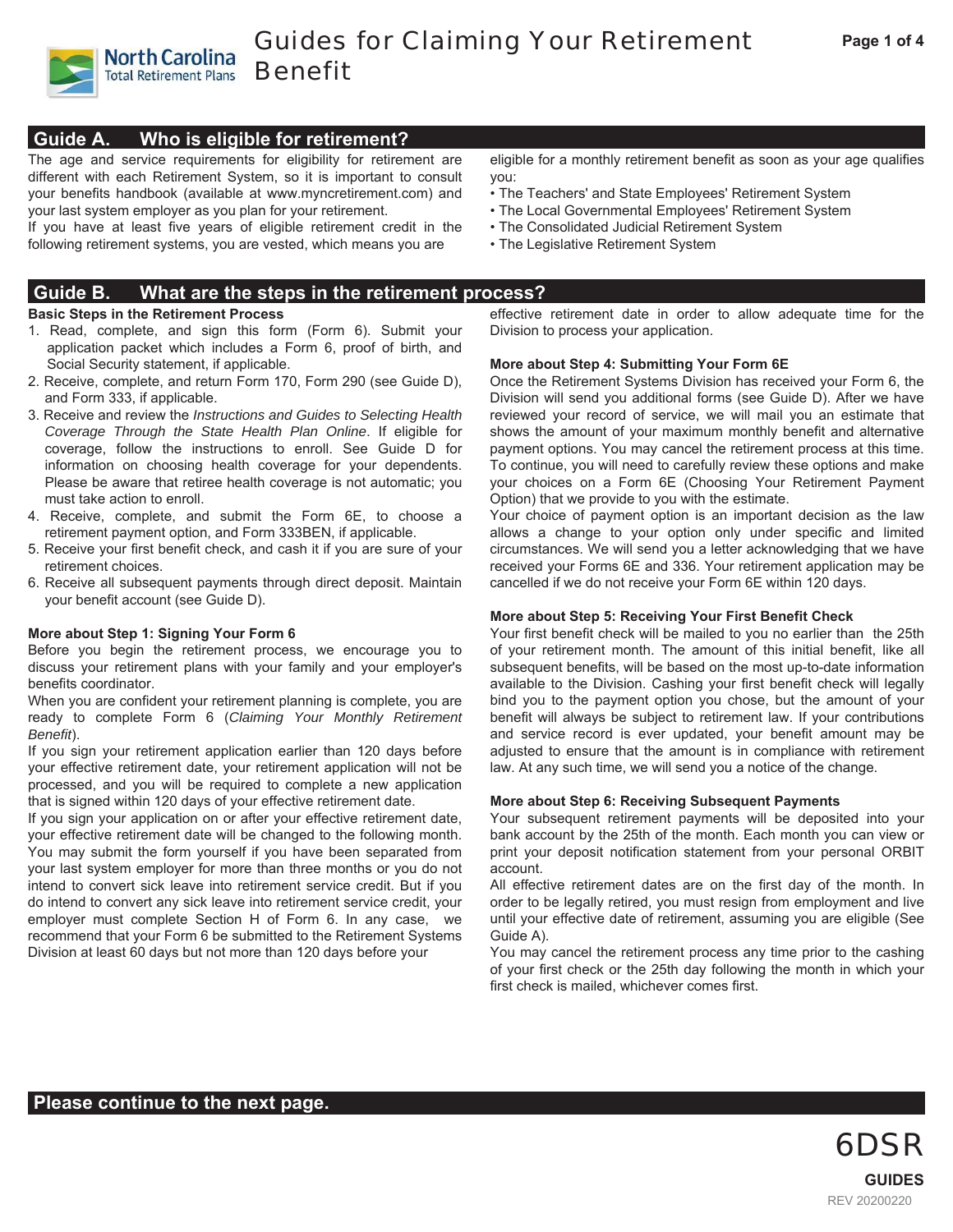Guides for Claiming Your Retirement Benefit

# **Guide C. What should I consider as I near my retirement date?**

Near your effective retirement date, consider the following:

**North Carolina Total Retirement Plans** 

**Sick leave.** If you have unused sick leave that can be converted to retirement service credit, one month of credit is allowed for each 20 days of unused sick leave as long as (a) the sick leave was earned monthly under a duly adopted policy, (b) you would have been paid full salary had you been absent from work on account of sickness, and (c) you have not and will not have received any compensation for this sick leave. If you choose to convert your sick leave to retirement service credit, your age must qualify you for retirement regardless.

**Service credit changes.** The more months you work, the higher your monthly retirement.

**Salary changes.** For TSERS and LGERS members, a change in salary may or may not affect the amount of your final retirement benefit. But if your salary is the highest it has ever been, and you received a raise within the last four years, you can estimate that the longer you work at your current rate, the higher your retirement benefit will be.

**Processing times.** We encourage applicants to be sure that Form 6 is submitted to the Retirement Systems Division no later than 60 days before the effective retirement date, and to be sure to submit the Form 6E as soon as possible after it is mailed to you. If your first monthly benefit payment is delayed, the first payment will include a retroactive amount. In any event, your effective date of retirement will remain legally binding.

# **Guide D. What other decisions will I make during the retirement process?**

The Division will supply you with other forms and information for your use in making other choices about your retirement.

**Choosing a bank account to receive your direct deposit.** You will choose a bank account for the automatic deposit of your benefit using the Form 170 (Authorizing Direct Deposit). Your first check will be mailed, but all following payments will be deposited automatically into a bank account, unless you are granted exemption after submitting a written statement that explains and documents why direct deposit is a hardship for you.

**Choosing health coverage for your dependents.** If you are eligible for State Health Plan coverage, you will decide whether or not to provide health care coverage for your eligible dependents, and what type of coverage. For additional information, see Guide A of the *Guides to Selecting Your Health Coverage Through the State Health Plan Online*.

**Choosing tax withholdings.** You will indicate your tax withholding preferences with a Form 290 (Choosing Your Tax Withholdings). Your retirement benefit is generally subject to income tax withholdings. **Maintaining your account.** You will be able to modify many of these decisions at any time by submitting an additional form or by accessing your account on-line at www.myncretirement.com and logging into ORBIT after you have received your first payment. This secure, webbased system provides you with full access to your personal account. Through ORBIT, you can view benefit payment history, tax withholdings, earnable allowance, and more. You can also conduct secure online transactions like changing your address and ordering a new 1099-R.

**Choosing the Contributory Death Benefit**. If you are retiring for the first time in your system, you will have an opportunity to participate in the optional \$10,000 Contributory Death Benefit for Retired Members. Shortly after we receive your Form 6, we will mail you information about the contributions required for this optional benefit if you are eligible.

#### **Optional Supplemental Insurance.**

Optional supplemental insurance coverage, such as vision, dental, accident, and term and whole life insurance, is available to retirees and benefit recipients through Pierce Insurance Agency Inc. Pierce will send you enrollment information after the first retirement benefit payment has been made.

Please make sure you have provided us with your e-mail address so that you may receive information, such as supplemental insurance, earlier in your retirement process. Be sure to check the box to receive information from the N.C. Retirement Systems.

# **Guide E. What are my retirement payment options?**

You have a choice of retirement options. You will be asked to choose one of these options in the next step of the retirement process. (All of these options include the Guaranteed Refund. See Guide F.) Please review the following retirement options. (Under the Legislative Retirement System, only the Maximum Allowance and Options 2 and 3 are available).

#### **OPTIONS WITHOUT A MONTHLY BENEFIT FOR A SURVIVOR AFTER YOUR DEATH**

# **Maximum Allowance: Basic, Straight Life Benefit**

You will receive a monthly retirement benefit that is paid throughout your lifetime with all monthly benefit payments ceasing at your death.

# **Please continue to the next page. Please continue to the next page.**

*N.C. Department of State Treasurer, Retirement Systems Division 3200 Atlantic Avenue, Raleigh, North Carolina 27604 1-877-NCSECURE (1-877-627-3287) toll-free www.myncretirement.com* 

#### **Option 4: Adjustment of Retirement Allowance and Social Security Benefits**

You will receive a monthly retirement benefit that is larger than the Maximum Allowance until you are eligible for Social Security at age 62. Your Retirement System benefit will be reduced in the month following the month of initial entitlement for your Social Security age 62 benefit. Your reduced retirement payments after age 62, plus your allowance from the Social Security Administration (SSA), should be approximately the same amount as the inflated payment you

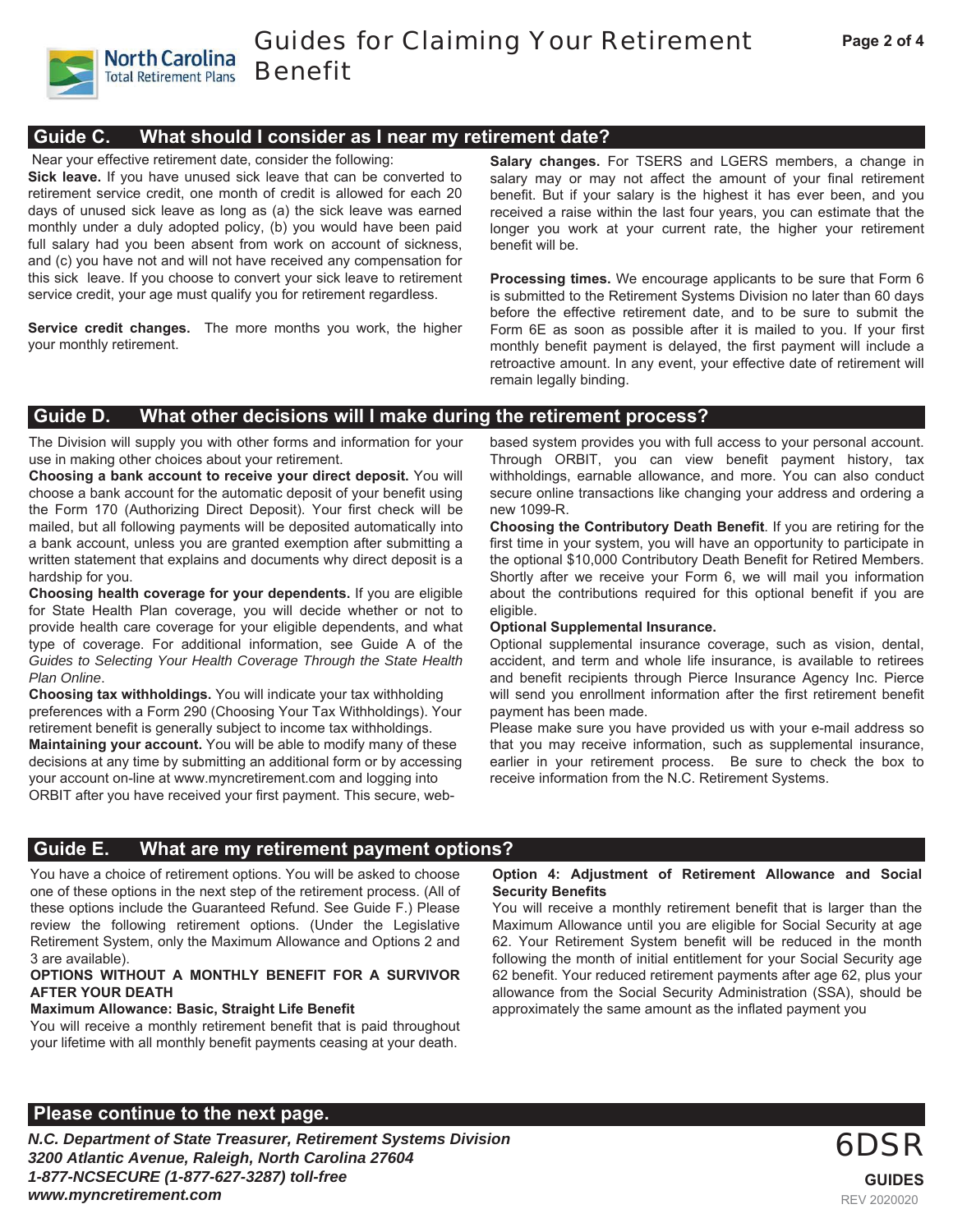

### **Guide E. (Continued)**

received from the Retirement System before age 62. You must be younger than 62 to qualify for this option. To choose this option, you must attach current documentation (less than 2 years old) from SSA that estimates the SSA benefits you should receive at age 62. The actual amount of your retirement payments both before and after age 62 will be based on this estimate of benefits you provide to us from SSA before your retirement. Contact SSA for information on applying for benefits and the date that your first age 62 Social Security benefit will be paid to you.

#### OPTIONS WITH A MONTHLY BENEFIT FOR A SURVIVOR AFTER YOUR DEATH.

For all of the following, your benefit amount is affected by both your age and the age of the beneficiary you choose.

#### **Option 2: 100% Joint and Survivorship**

You will receive a reduced monthly retirement benefit that provides that upon your death, the same reduced retirement allowance will continue monthly to the survivorship beneficiary you designate, for the remainder of his/her life.

#### **Option 3: 50% Joint and Survivorship**

You will receive a reduced monthly retirement benefit that provides that upon your death, one-half of the reduced

retirement allowance will continue monthly to the survivorship beneficiary you designate, for the remainder of his/her life.

#### **Option 6-2: Modified 100% Joint and Survivorship**

You will receive a reduced monthly retirement benefit that provides that upon your death, the same reduced retirement allowance will continue monthly to the survivorship beneficiary you designate, for the remainder of his/her life. However, should this beneficiary predecease you, your monthly benefit will increase to the maximum allowance.

#### **Option 6-3: Modified 50% Joint and Survivorship**

You will receive a reduced monthly retirement benefit that provides that upon your death, one-half of the reduced retirement allowance will continue monthly to the survivorship beneficiary you designate, for the remainder of his/her life. However, should this beneficiary predecease you, your monthly benefit will increase to the maximum allowance.

# **Guide F. What is the Guaranteed Refund?**

The Guaranteed Refund feature provides that under all retirement options, if you and your monthly survivorship beneficiary if applicable (and your spouse if you are a member of the Consolidated Judicial Retirement System) die before exhausting the total of your remaining accumulated contributions, any remaining portion will be paid in a lump sum payment to the beneficiary(ies) you designate. The purchase of additional creditable service after retirement (less the administrative fee) is also covered by the Guaranteed Refund feature.

You will be asked to designate a beneficiary(ies) for the Guaranteed Refund feature as one of the steps in the retirement process. Please note that you cannot name the same beneficiary for your Guaranteed Refund and a monthly survivorship beneficiary. If all of your accumulated contributions have been exhausted, your monthly retirement benefit will continue, but the Guaranteed Refund will not be payable.

# **Guide G. What would happen if the retirement process were interrupted by my death?**

- If you die before your effective retirement date, your contributions and beneficiary(ies) will be treated as if you had never applied for retirement.
- If you die after your effective retirement date and your Form 6E (Choosing Your Retirement Payment Option) has not been received by the Retirement System, and you have named only one beneficiary for your return of accumulated contributions, that beneficiary may elect to receive a monthly benefit or a return of your contributions in a lump sum payment or, if you have

designated more than one beneficiary or no beneficiary for your return of contributions, the administrator or executor of your estate may select the option and name the beneficiary(ies).

• If you die after your effective date of retirement and your Form 6E has been received by the Retirement System, regardless of whether the Retirement System has issued your first check, your benefit will be paid based on the payment option and beneficiary(ies) you elected on your Form 6E.

# **Guide H: How do I certify my ORP service credit?**

In order to certify your Optional Retirement Program (ORP) service under TSERS reciprocity provisions, you must fill out a Form ORP, which is available on our website at www.myncretirement.com. Before completing the form, please review the following information. TSERS reciprocity laws provide that:

(1) your ORP service credit with an employer who participates in the TSERS may be added to your TSERS service credit for the

purpose of determining your *eligibility* for a reduced or unreduced TSERS benefit;

- (2) only your creditable service in the TSERS will be used in computing the amount of your TSERS benefit; and
- (3) creditable service shall not be counted twice for the same period of time whether earned as a member, purchased, or granted as prior service credits.

6DSR

REV 20200220

**GUIDES**

If these provisions do not apply to you, do not submit the Form ORP.

# **Please continue to the next page.**

*N.C. Department of State Treasurer, Retirement Systems Division 3200 Atlantic Avenue, Raleigh, North Carolina 27604 1-877-NCSECURE (1-877-627-3287) toll-free www.myncretirement.com*